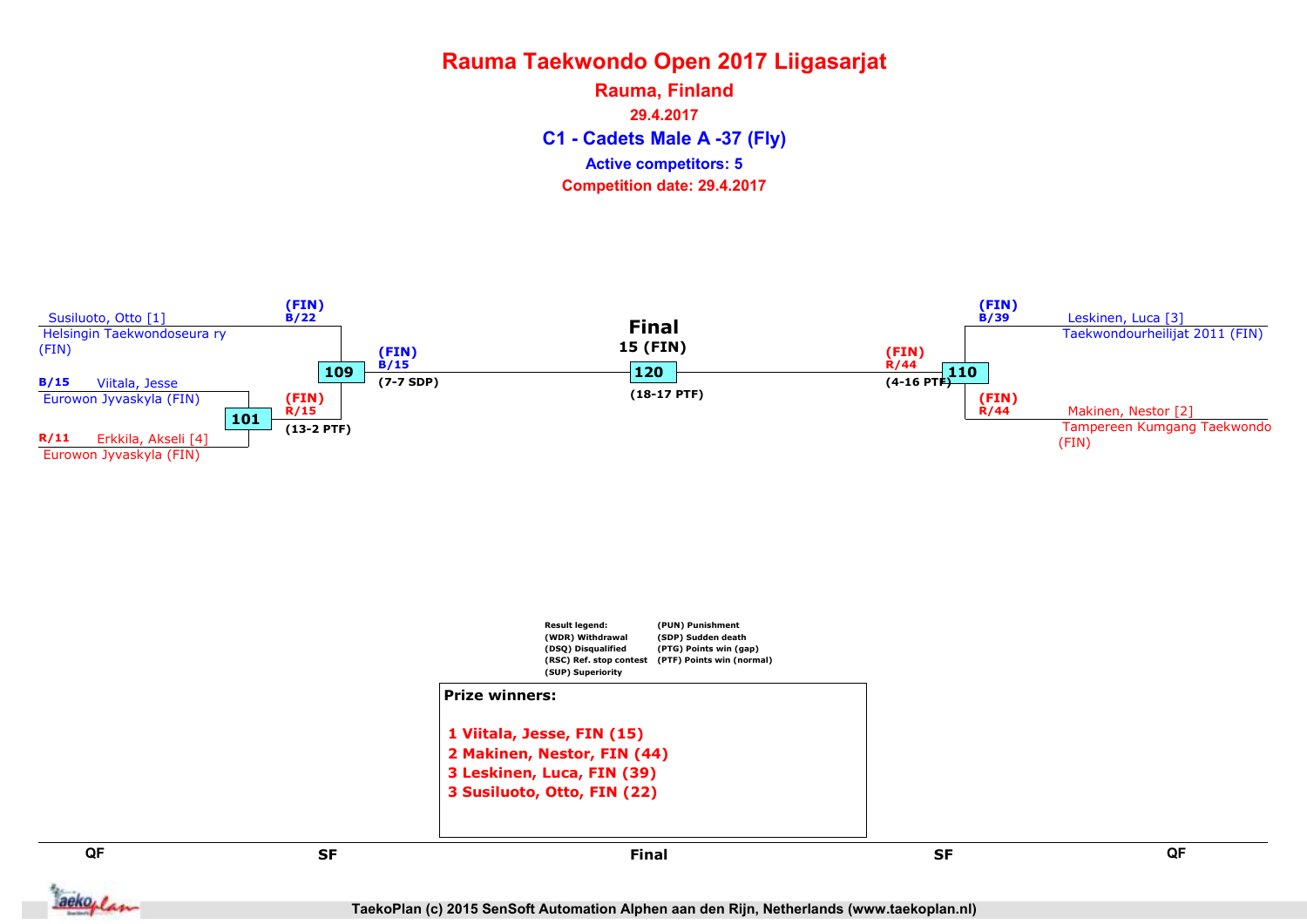C1 - Cadets Male A -45 (Feather) Rauma, Finland 29.4.2017 Competition date: 29.4.2017 Active competitors: 2





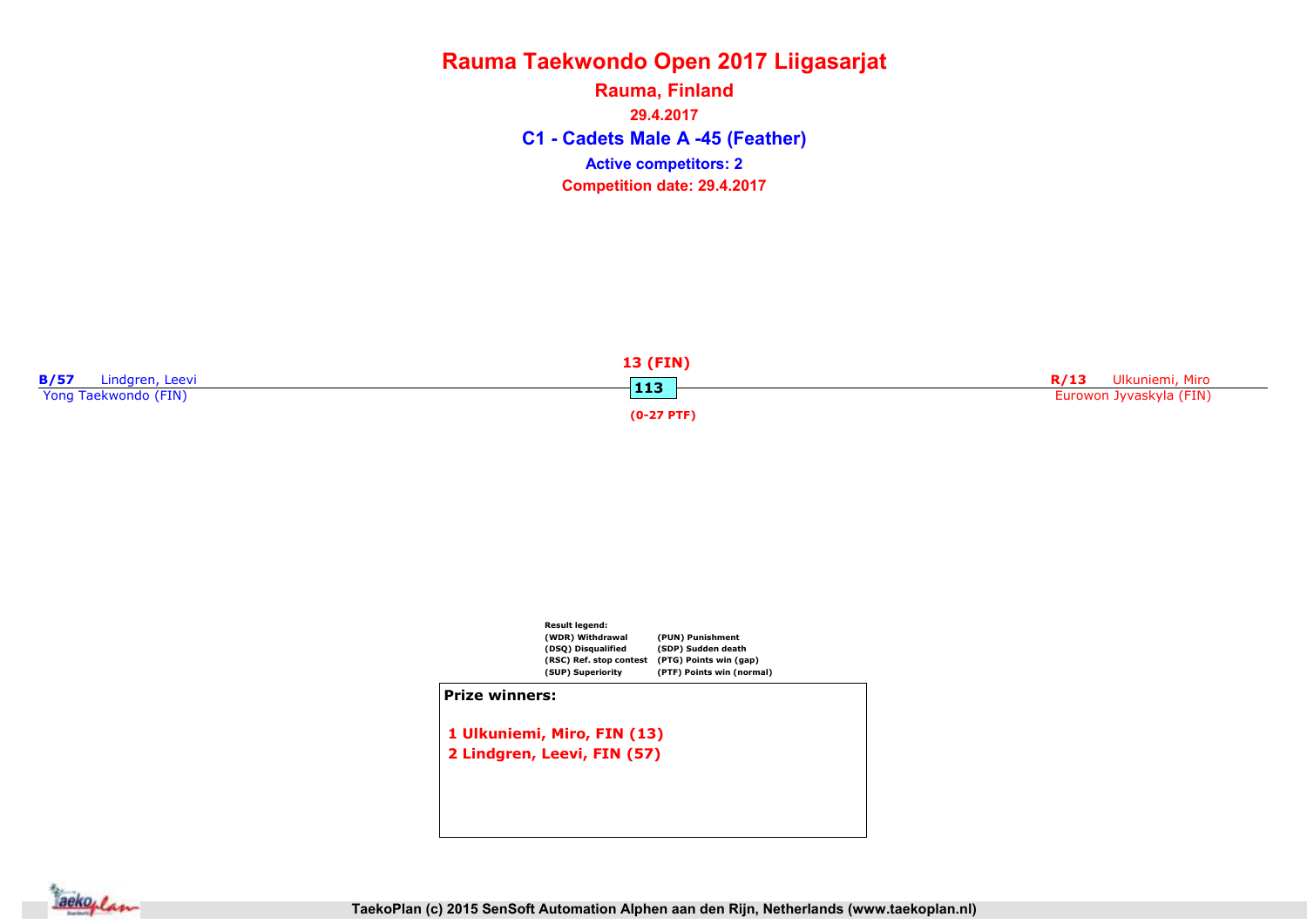C1 - Cadets Male A -53 (Welter) Rauma, Finland 29.4.2017 Competition date: 29.4.2017 Active competitors: 4

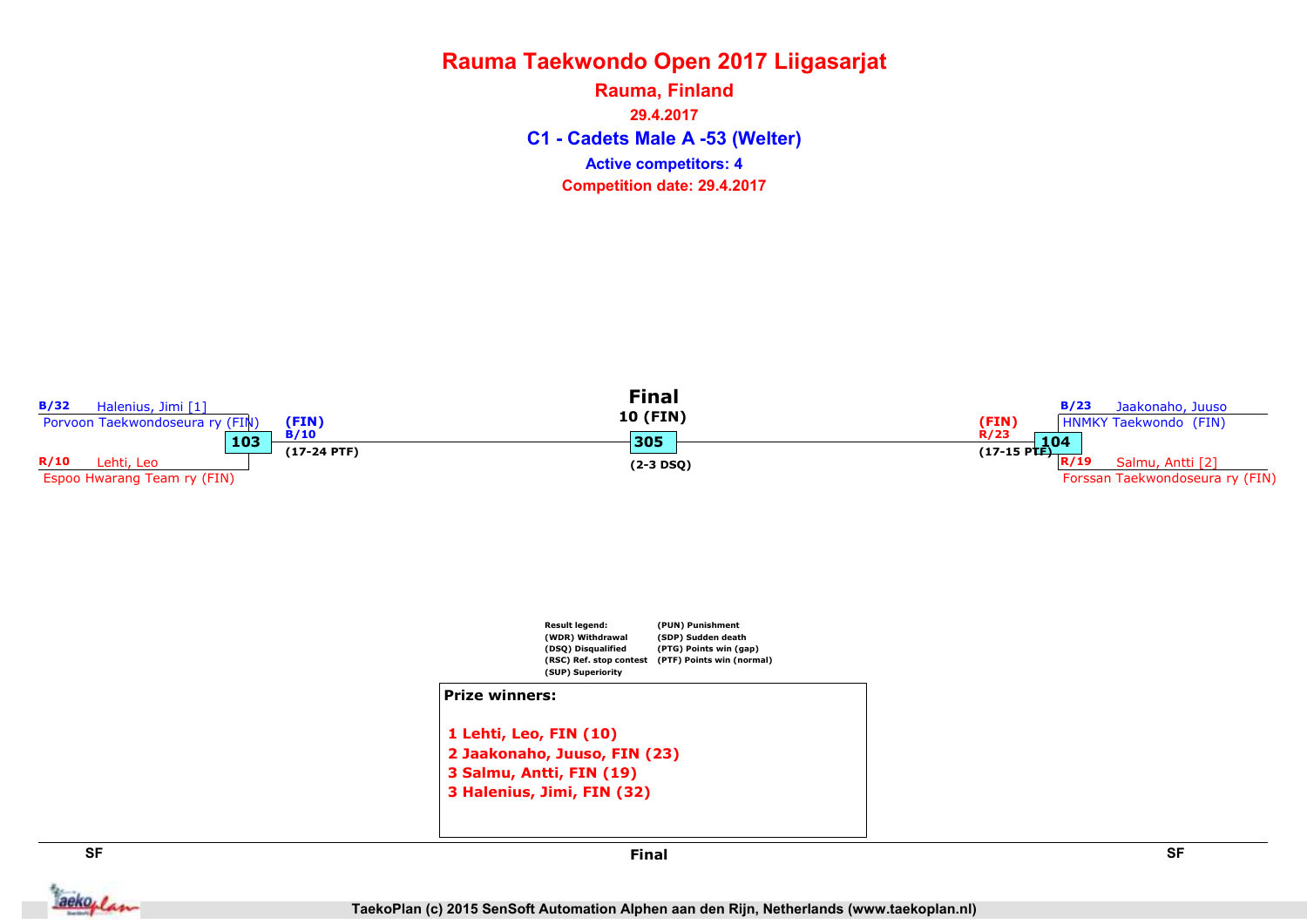C1 - Cadets Female A -33 (Fly) Rauma, Finland 29.4.2017 Competition date: 29.4.2017 Active competitors: 5



TaekoPlan (c) 2015 SenSoft Automation Alphen aan den Rijn, Netherlands (www.taekoplan.nl)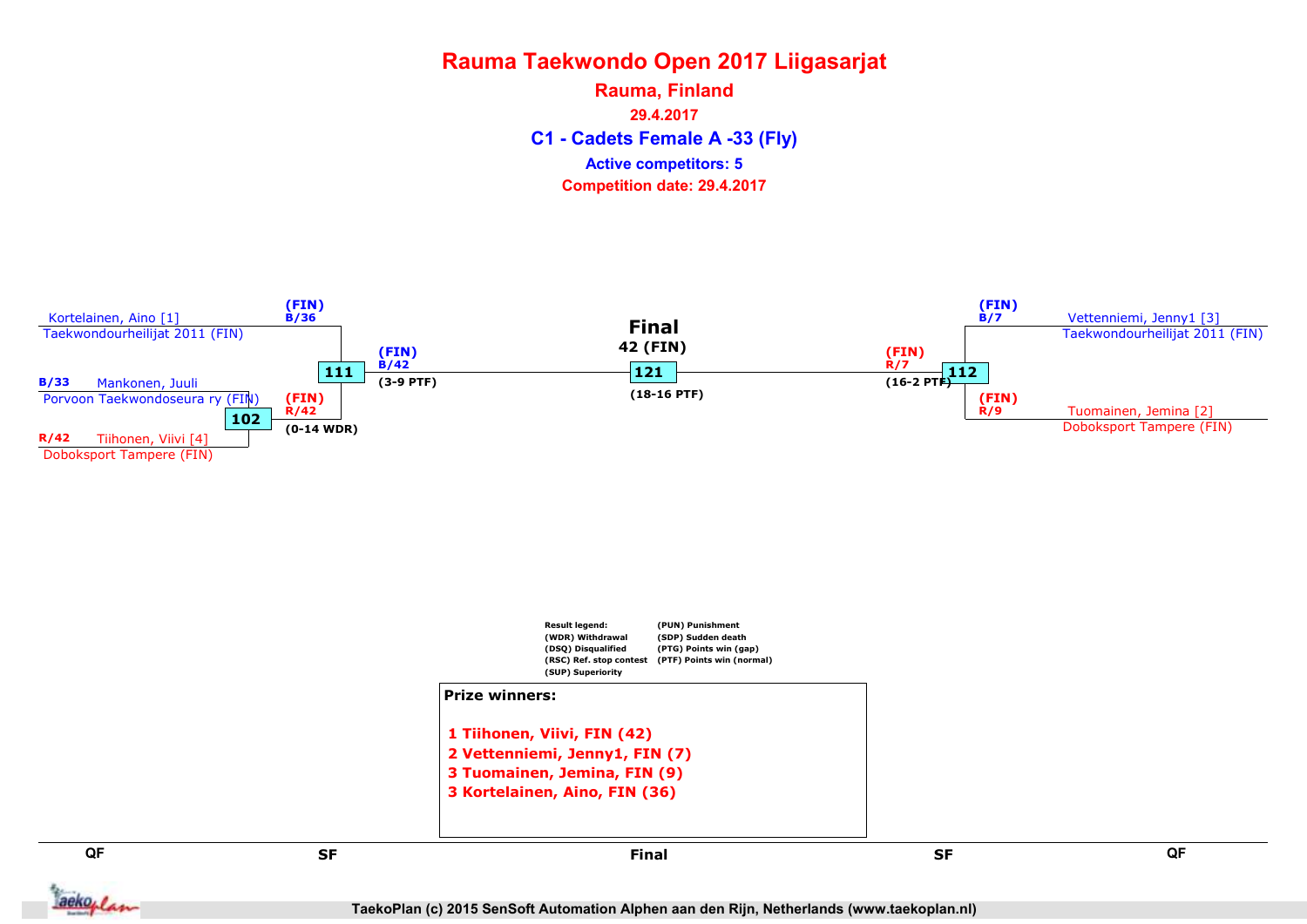C1 - Cadets Female A -41 (Feather) Rauma, Finland 29.4.2017 Competition date: 29.4.2017 Active competitors: 4



aekoplan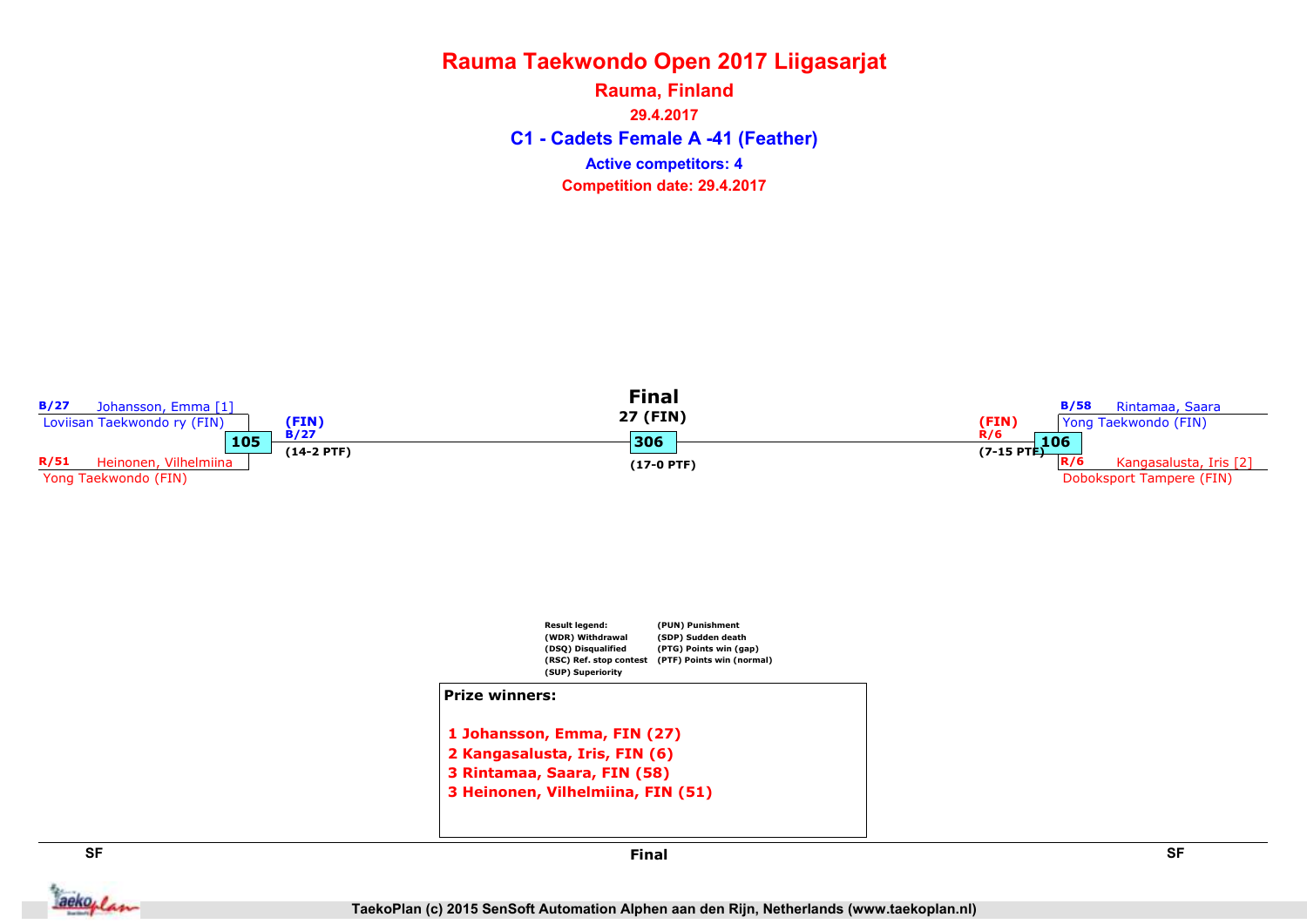C1 - Cadets Female A -51 (Light middle) Rauma, Finland 29.4.2017 Competition date: 29.4.2017 Active competitors: 2





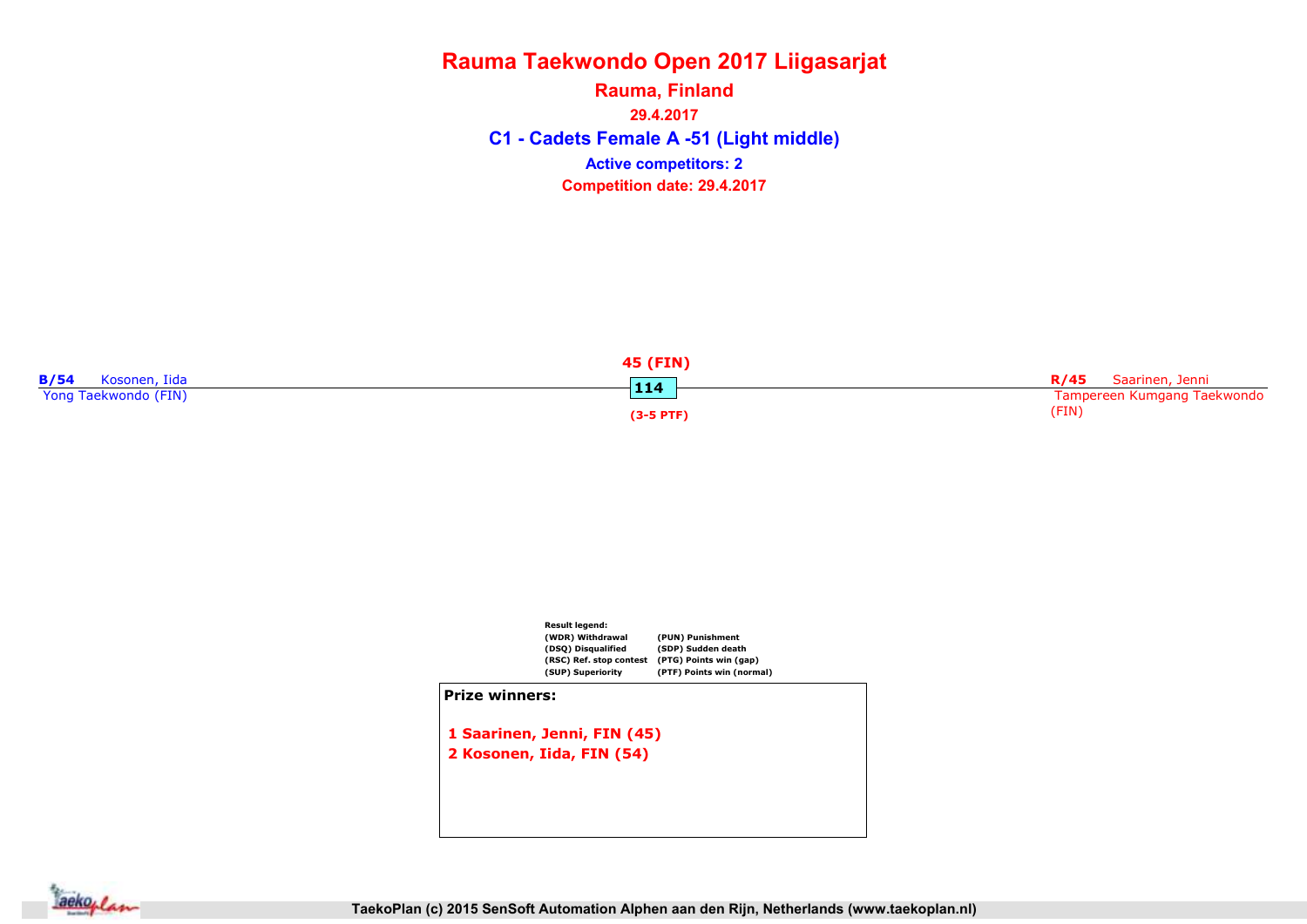C1 - Cadets Female A -59 (Light heavy) Rauma, Finland 29.4.2017 Competition date: 29.4.2017 Active competitors: 2





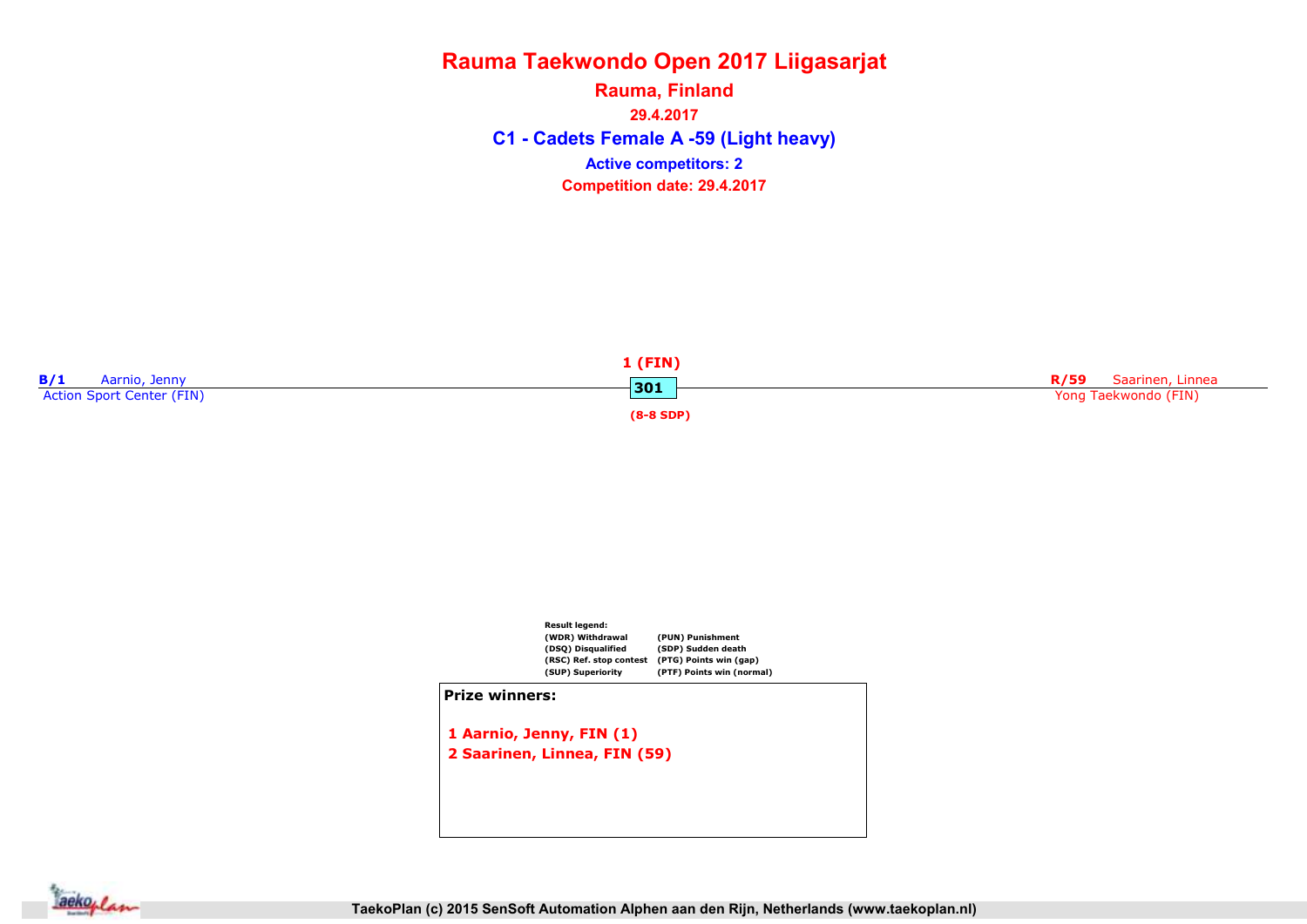B1 - Juniors Male A -48 (Fly) Rauma, Finland 29.4.2017 Competition date: 29.4.2017 Active competitors: 2





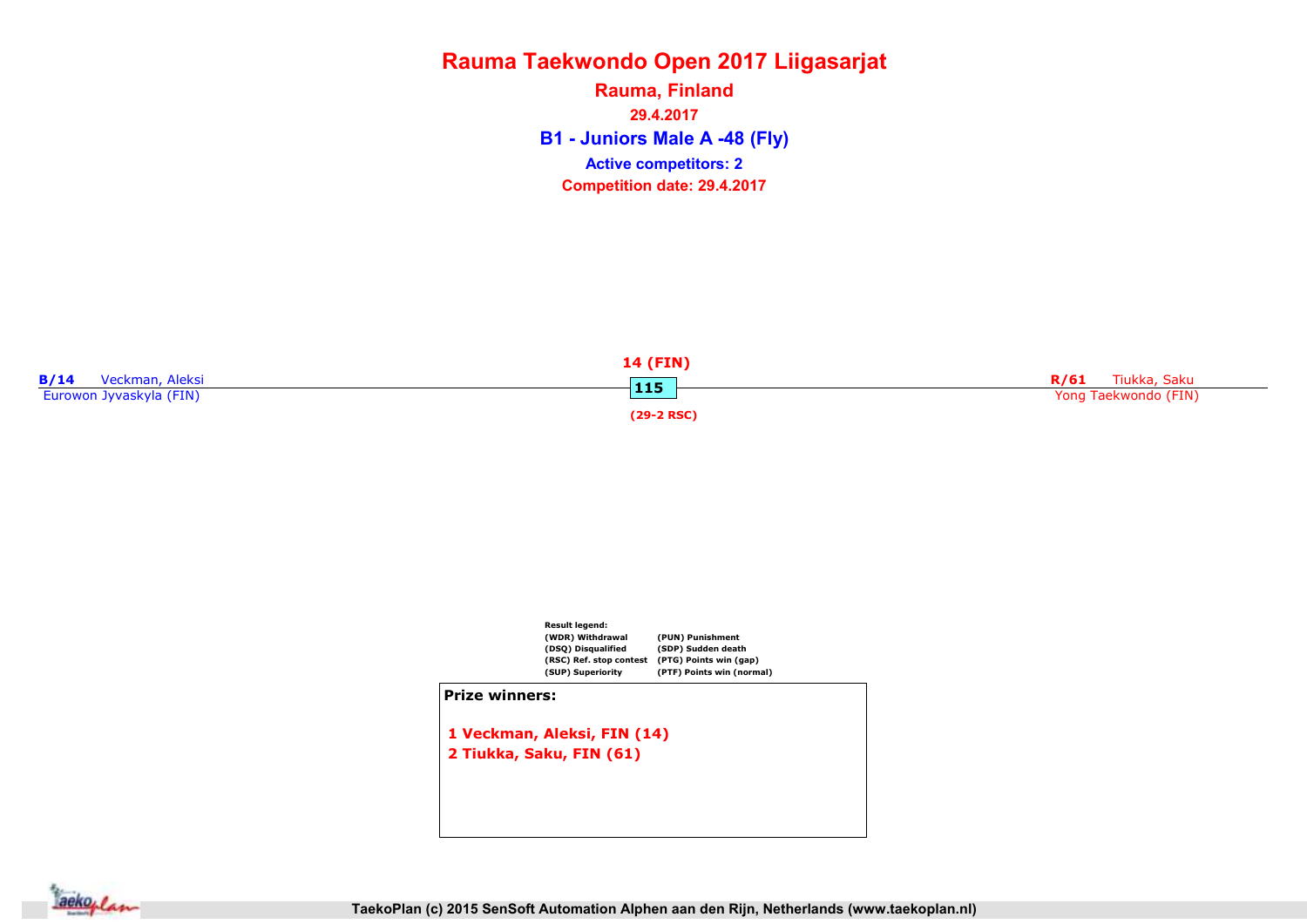B1 - Juniors Male A -68 (Light Middle) Rauma, Finland 29.4.2017 Competition date: 29.4.2017 Active competitors: 6



QF QF

aekoplan

set and the set of the set of the set of the set of the set of the set of the set of the set of the set of the Final

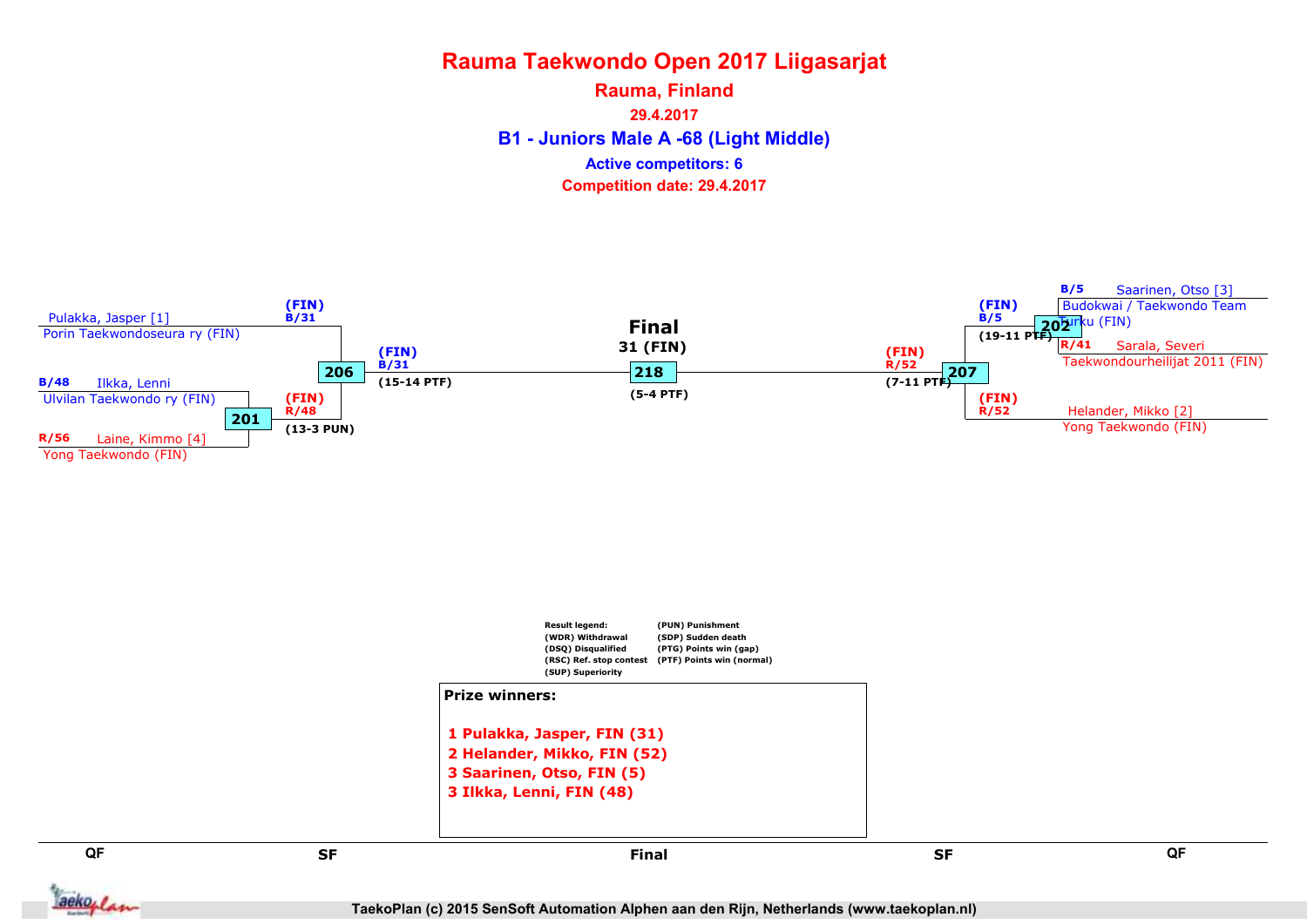B1 - Juniors Female A -49 (Feather) Rauma, Finland 29.4.2017 Competition date: 29.4.2017 Active competitors: 4



aekoplan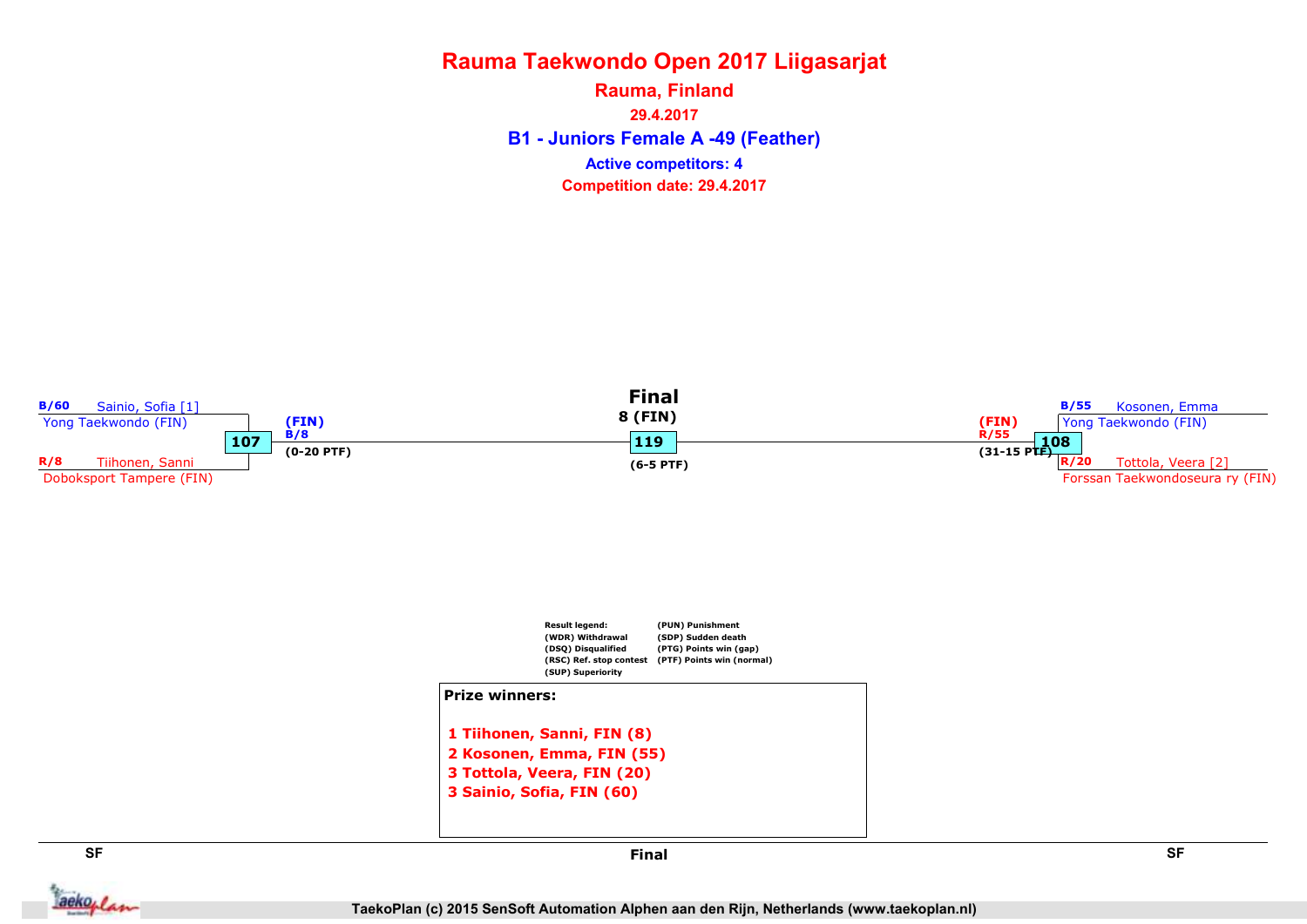B1 - Juniors Female A -55 (Welter) Rauma, Finland 29.4.2017 Competition date: 29.4.2017 Active competitors: 2





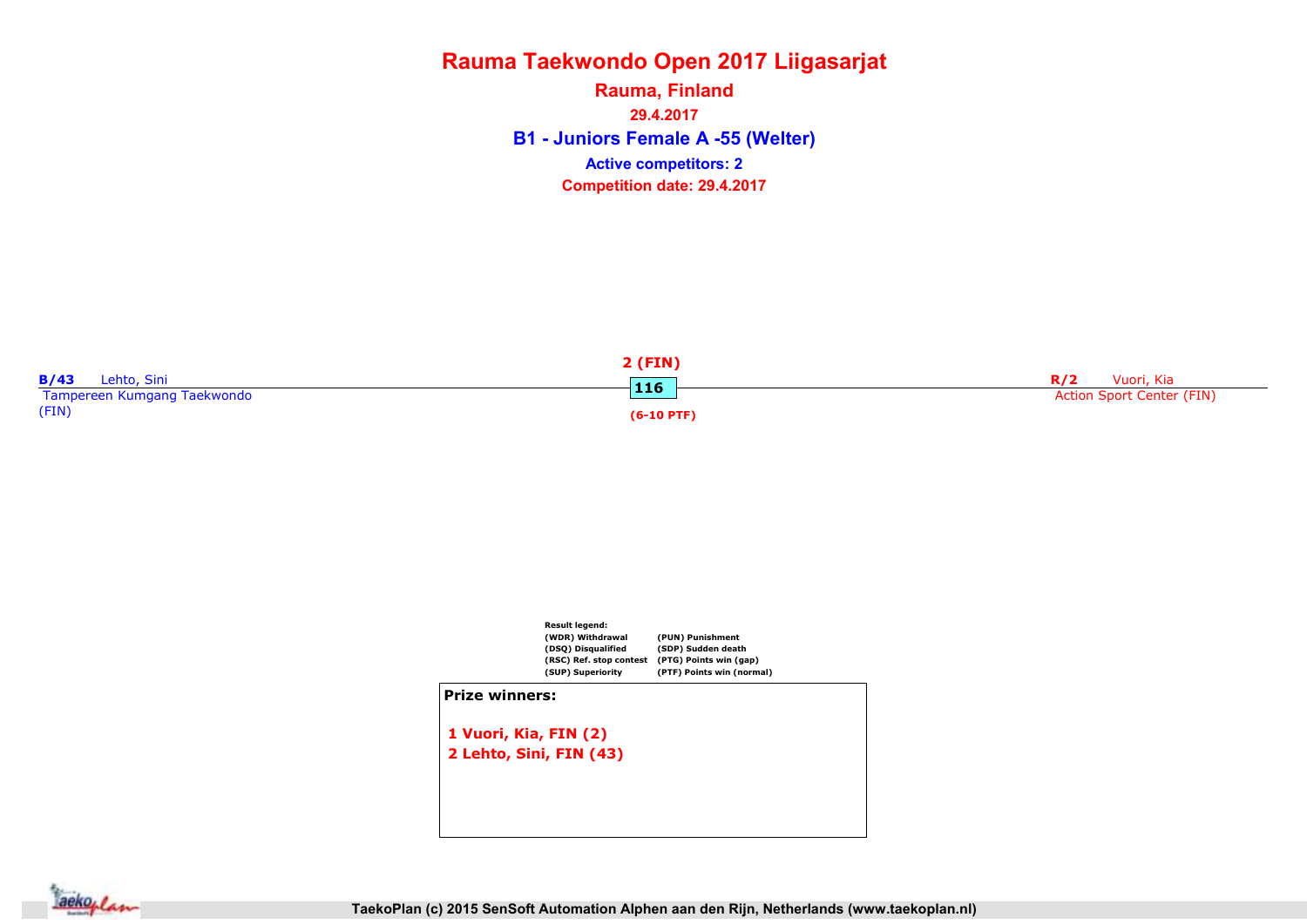B1 - Juniors Female A -59 (Light Middle) Rauma, Finland 29.4.2017 Competition date: 29.4.2017 Active competitors: 3







**Jackoplan** 

SF SF Final

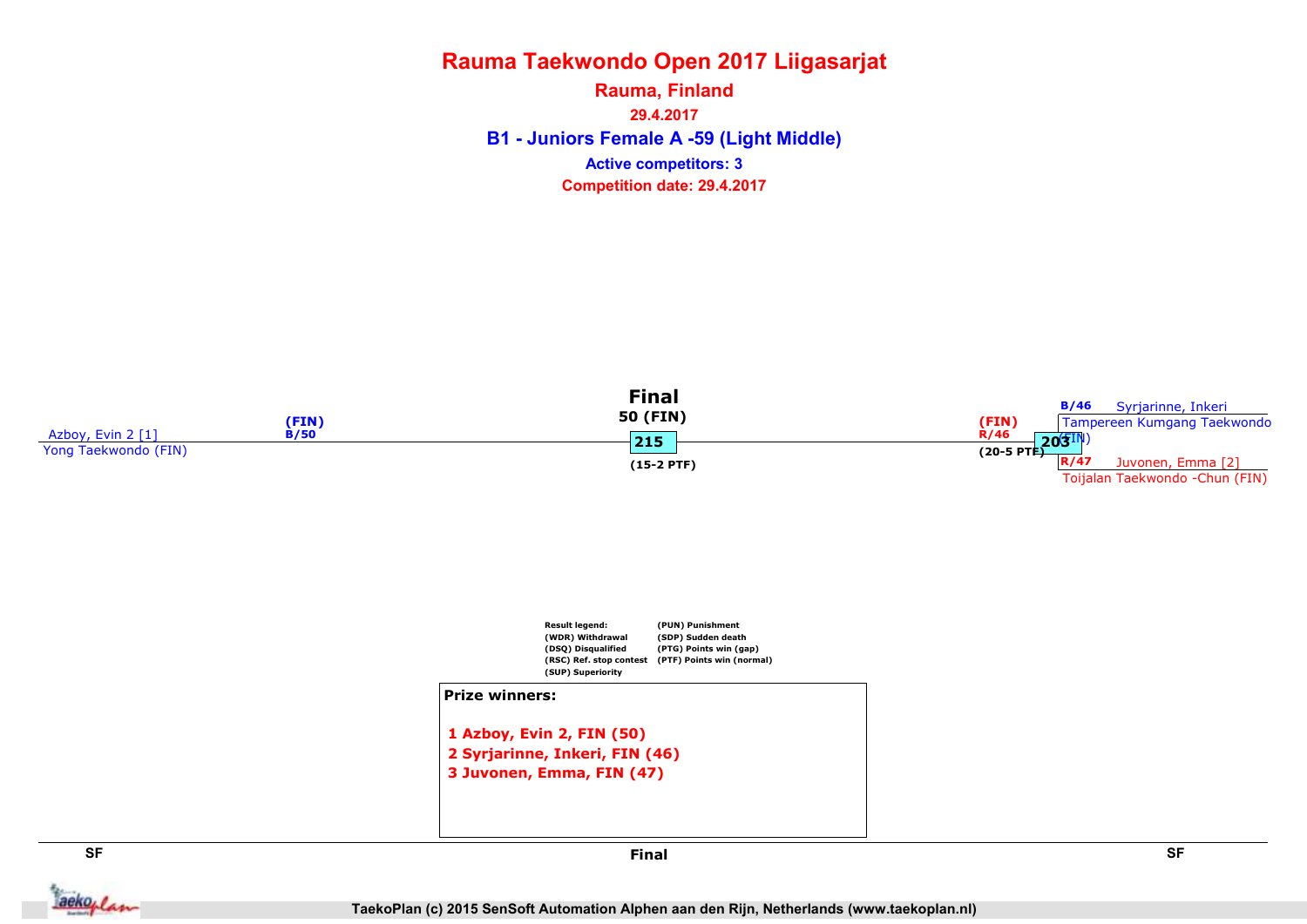B1 - Juniors Female A +68 (Heavy) Rauma, Finland 29.4.2017 Competition date: 29.4.2017 Active competitors: 2





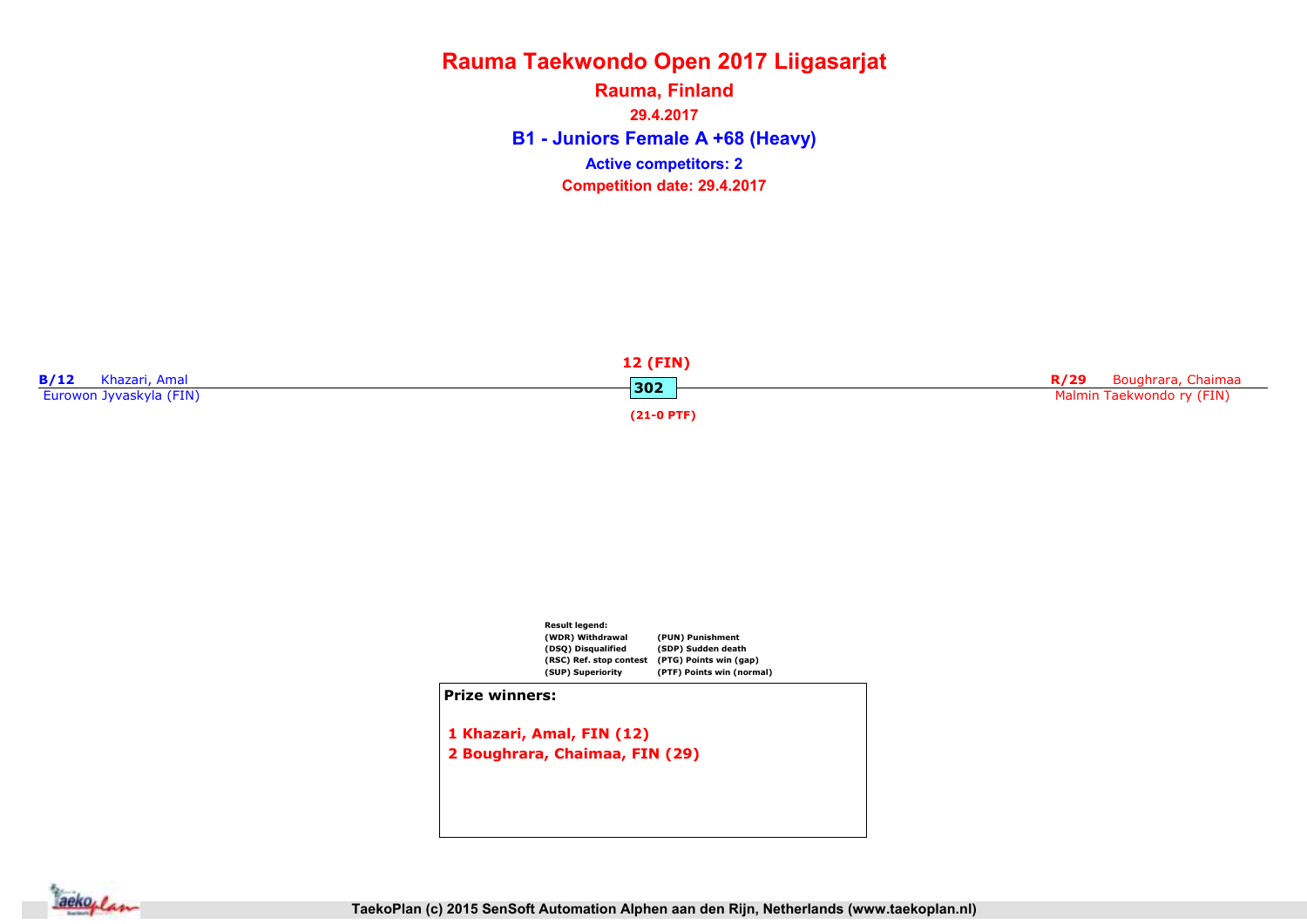R1 - Seniors Male A -63 (Bantam) Rauma, Finland 29.4.2017 Competition date: 29.4.2017 Active competitors: 2





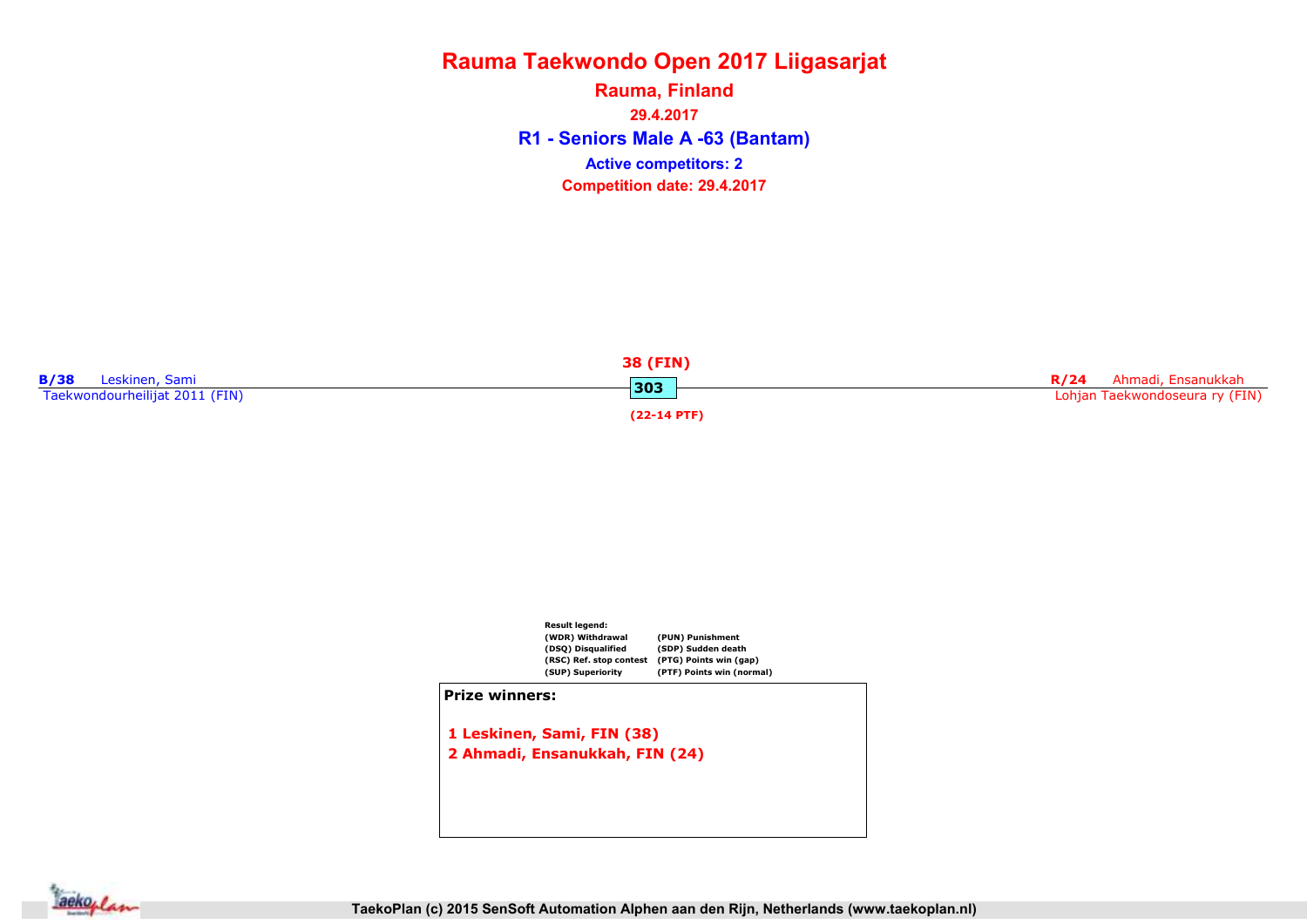R1 - Seniors Male A -68 (Feather) Rauma, Finland 29.4.2017 Competition date: 29.4.2017 Active competitors: 3

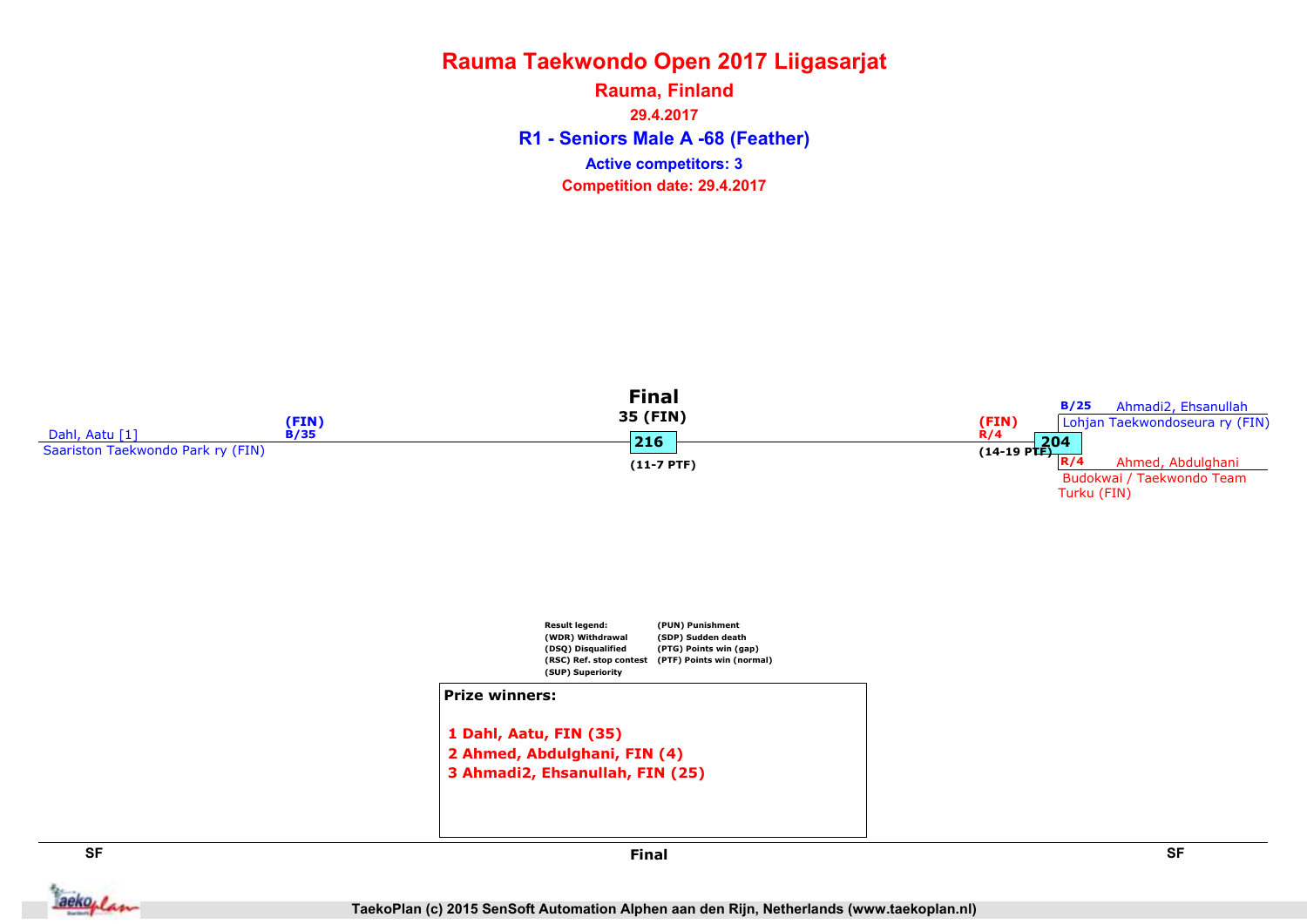R1 - Seniors Male A -74 (Light) Rauma, Finland 29.4.2017 Competition date: 29.4.2017 Active competitors: 2





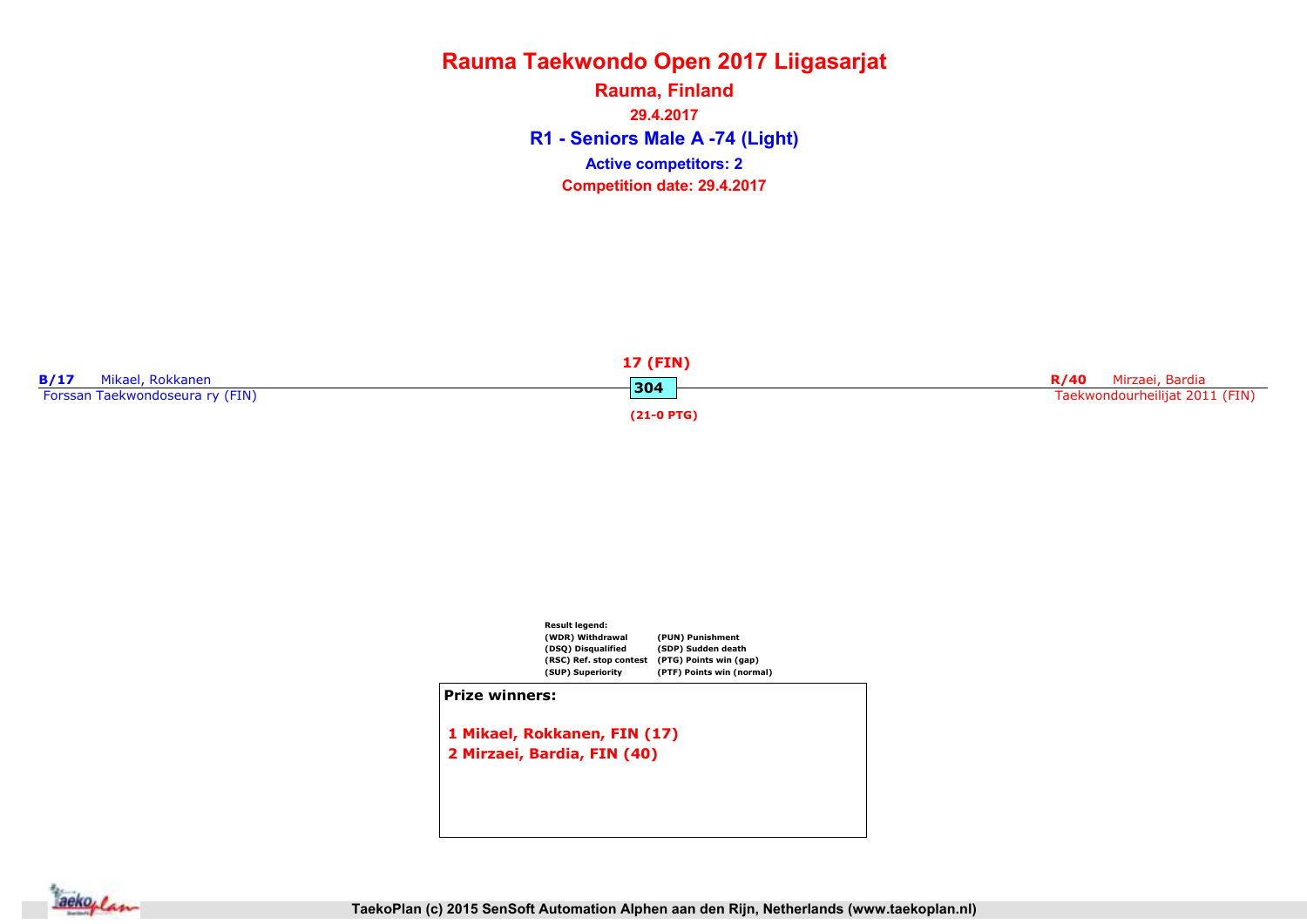R1 - Seniors Female A -53 (Bantam) Rauma, Finland 29.4.2017 Competition date: 29.4.2017 Active competitors: 2





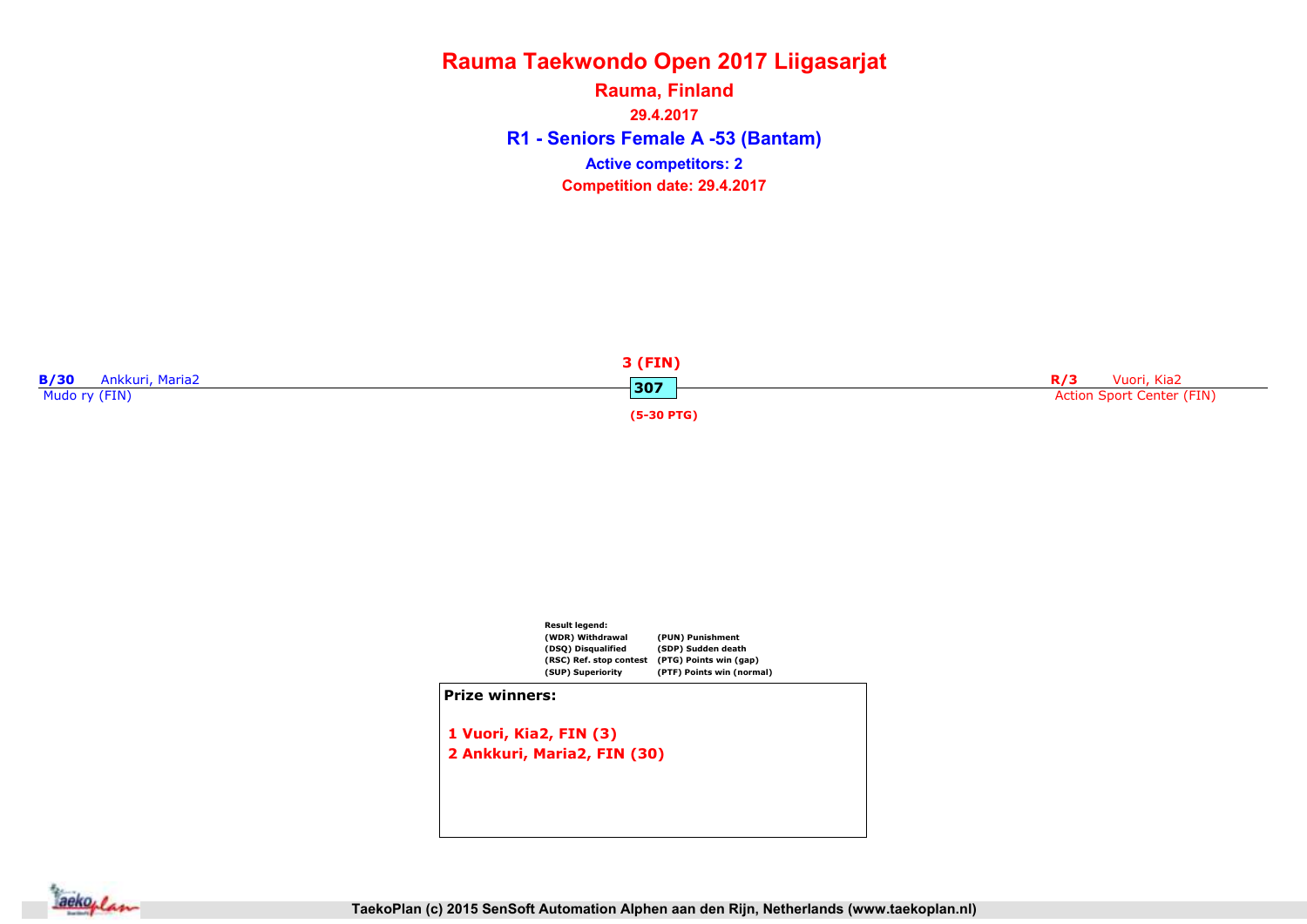R1 - Seniors Female A -57 (Feather) Rauma, Finland 29.4.2017 Competition date: 29.4.2017 Active competitors: 2





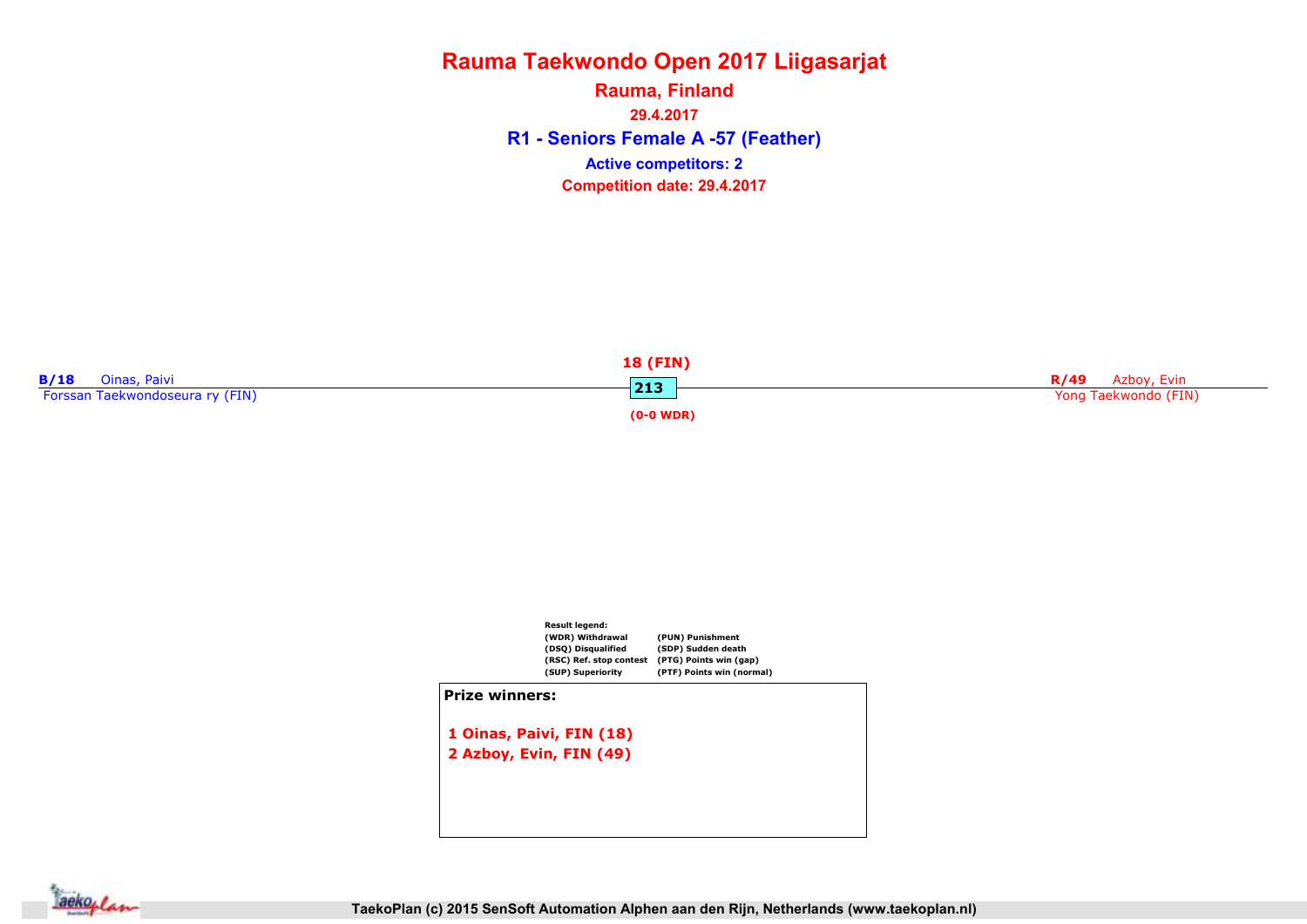R1 - Seniors Female A -62 (Light) Rauma, Finland 29.4.2017 Competition date: 29.4.2017 Active competitors: 3





```
1 Boughrara, Chahrazed, FIN (28)
2 Fredriksson, Laura, FIN (26)
3 Lautala, Jelena, FIN (34)
```


**Jackoplan** 

SF SF Final